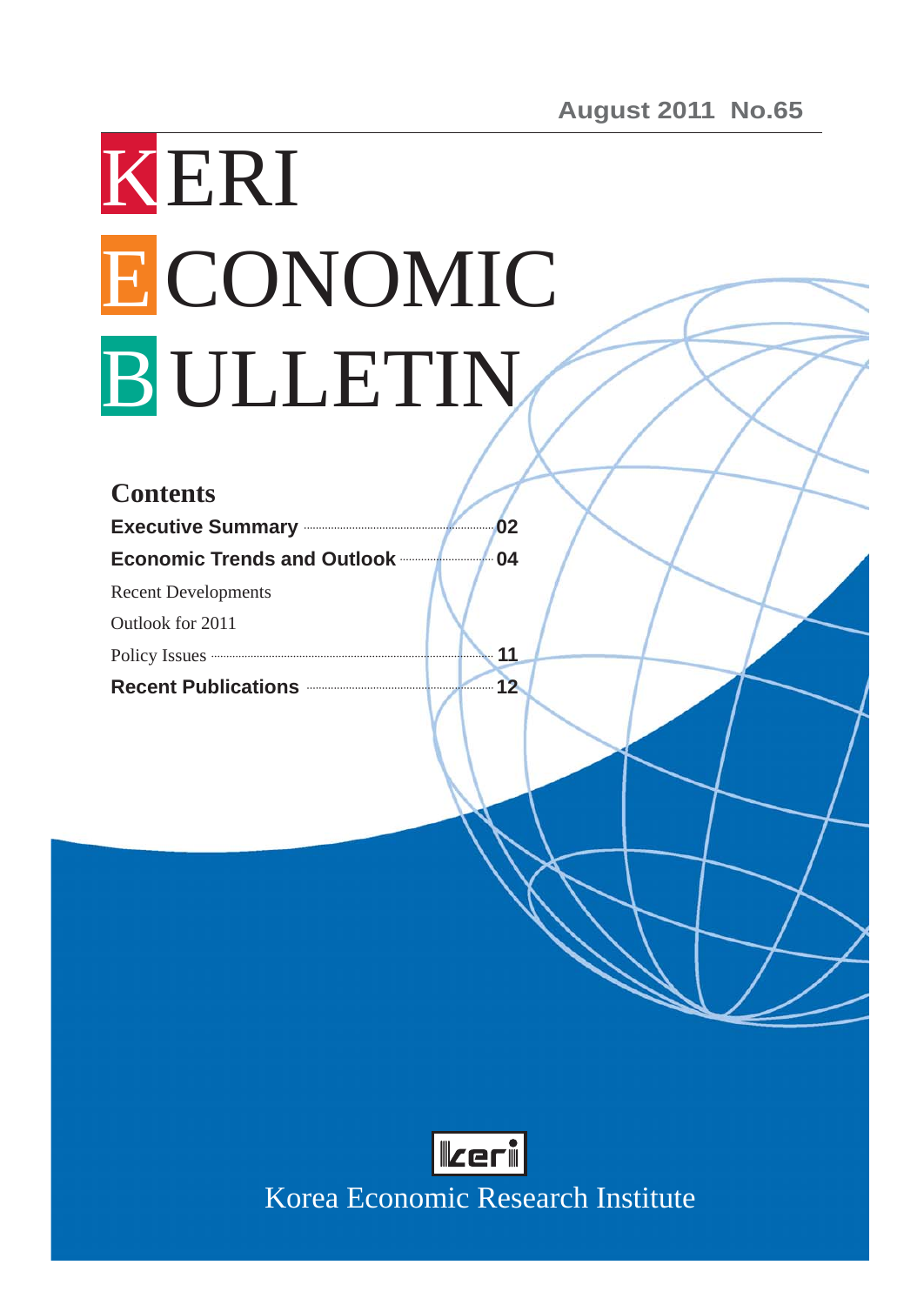## **Executive Summary**

#### **Growth in 2nd Half '11 Projected at 4.1%**

Economic growth in the second half of this year is expected to register 4.1%, slightly higher than the 3.8% in the first half, because economic conditions are unlikely to improve significantly as internal and external uncertainties that existed in the first half are continuing in the second half.

Citable as uncertainties are the mood of fiscal retrenchment and normalization of monetary policy at home, financial problems in advanced countries and stronger retrenchment in emerging countries, a decline of real estate transactions, etc.

Accordingly, the annual growth for 2011 is expected to stand at 3.9%, far lower than the 6.2% of last year. Affected by such factors as robust increases in employment and household incomes and eased inflationary pressure, private consumption in the second half of this year will rise about 0.2 percentage point from the 3.0% in the first half.

On the other hand, the slowdown in facility investment will continue in the second half due to base effects and increased uncertainties in the corporate investment environment. Construction investment, which recorded a 20% decline in the first half, is also unlikely to improve, posting a decrease of about 0.6 percentage point.

With a 3.9% increase in the second half, consumer price inflation may ease compared with the 4.3% in the first half. However, the upside risk is high due to increases in farm product prices, rationalization of public utility rates, rises in home rental costs, etc. **CPI to Rise 3.9% in 2nd Half '11**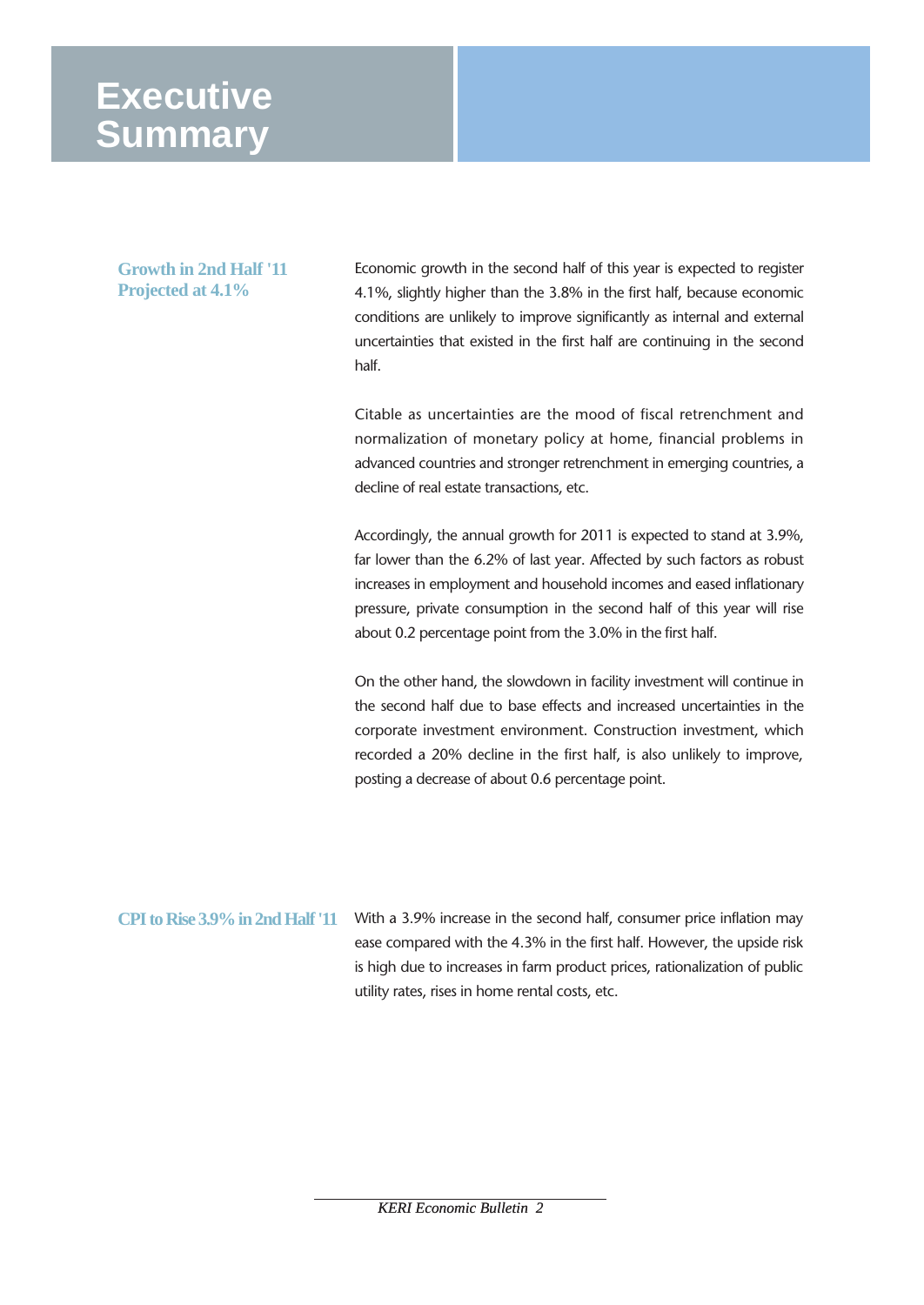#### **Current Account Surplus to Record US\$6.4 Bil. in 2nd Half '11**

The current account balance in the second half is expected to register a surplus of US\$6.4 billion, down from US\$8.4 billion in the first half due to the faster growth rate of imports over exports and expansion of the service balance deficit. The Won-U.S. dollar exchange rate is projected to appreciate, affected by a higher U.S. dollar supply situation and an increase in the base interest rate. Due to the spread of the fiscal administration crisis in Europe and the end of the U.S. second round of Quantitative Easing (QE2) policy, however, exchange rate appreciation is expected to be limited.

**Caution Needed in Linking Diverse Social Phenomena with Bipolarization**

The spread of the social atmosphere that considers even a simple income gap expansion as evidence of bipolarization is a factor that undermines the integration of Korean society. Therefore, equivalent use of the terms income inequality level and bipolarization should be avoided in order to promote social harmony as well as to establish an appropriate economic policy direction.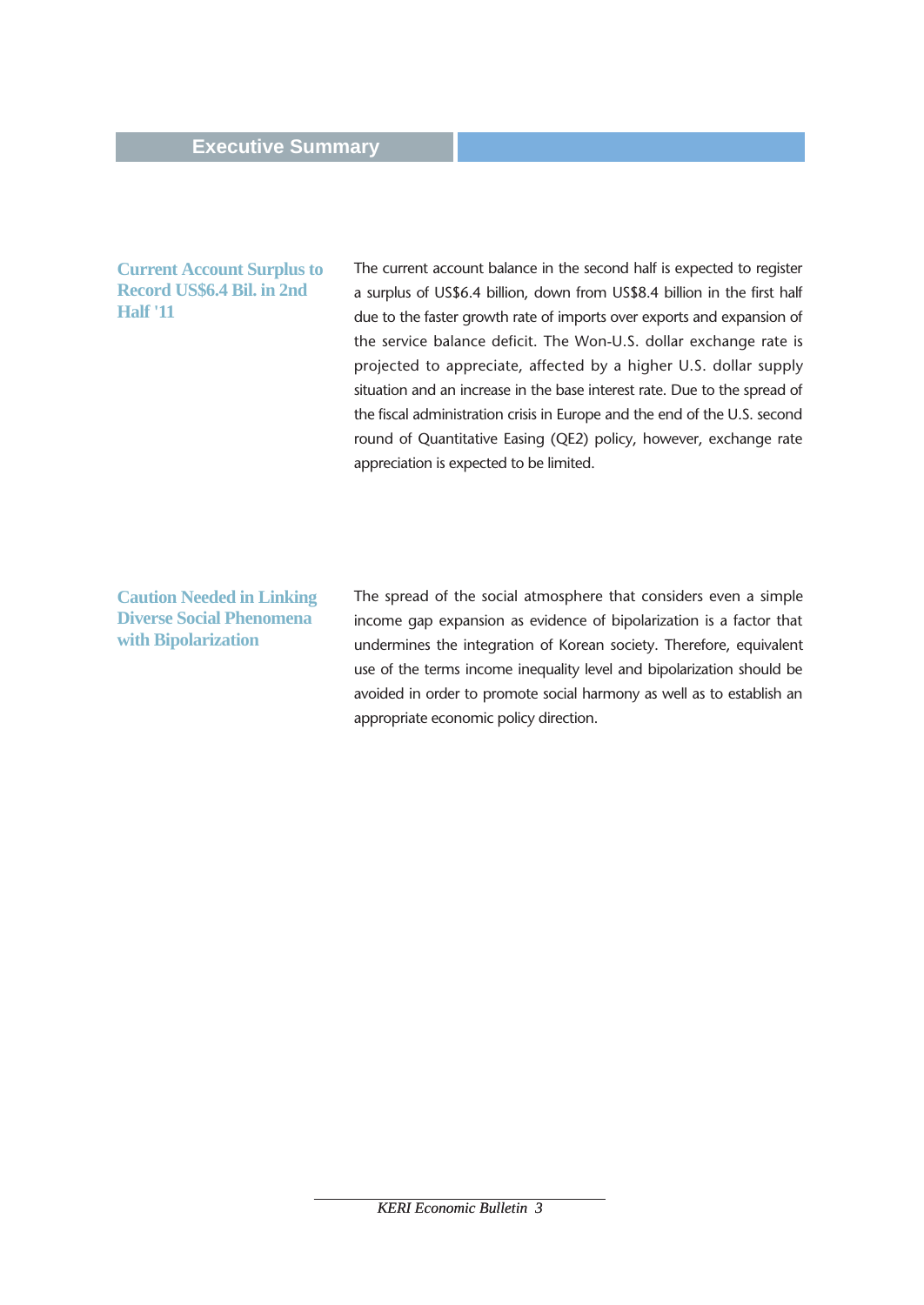## **Economic Trends and Outlook**

# Recent Developments

#### **GDP Growth in 2nd Quarter '11: 3.4%**

GDP growth continued to slow in the second quarter due to greater uncertainties in internal and external environments, normalization of domestic macroeconomic policy, extinction of base effects, etc. Manufacturing production growth registered 7.3% in the second quarter, a 3.6 percentage point decline from the 10.9% of the first quarter. Service production also continued mild growth of about 3%.



#### **GDP Growth and industrial Production**

#### **Consumption Maintains Rebound, Facility & Construction Investment Slow**

Retail sales (at constant prices) increased 5.6% in the second quarter, maintaining a robust upward trend. Facility investment, however, continued to stagnate, remaining at 4.6% growth, while construction investment growth declined 6.6%, continuing a slowdown.







*KERI Economic Bulletin 4*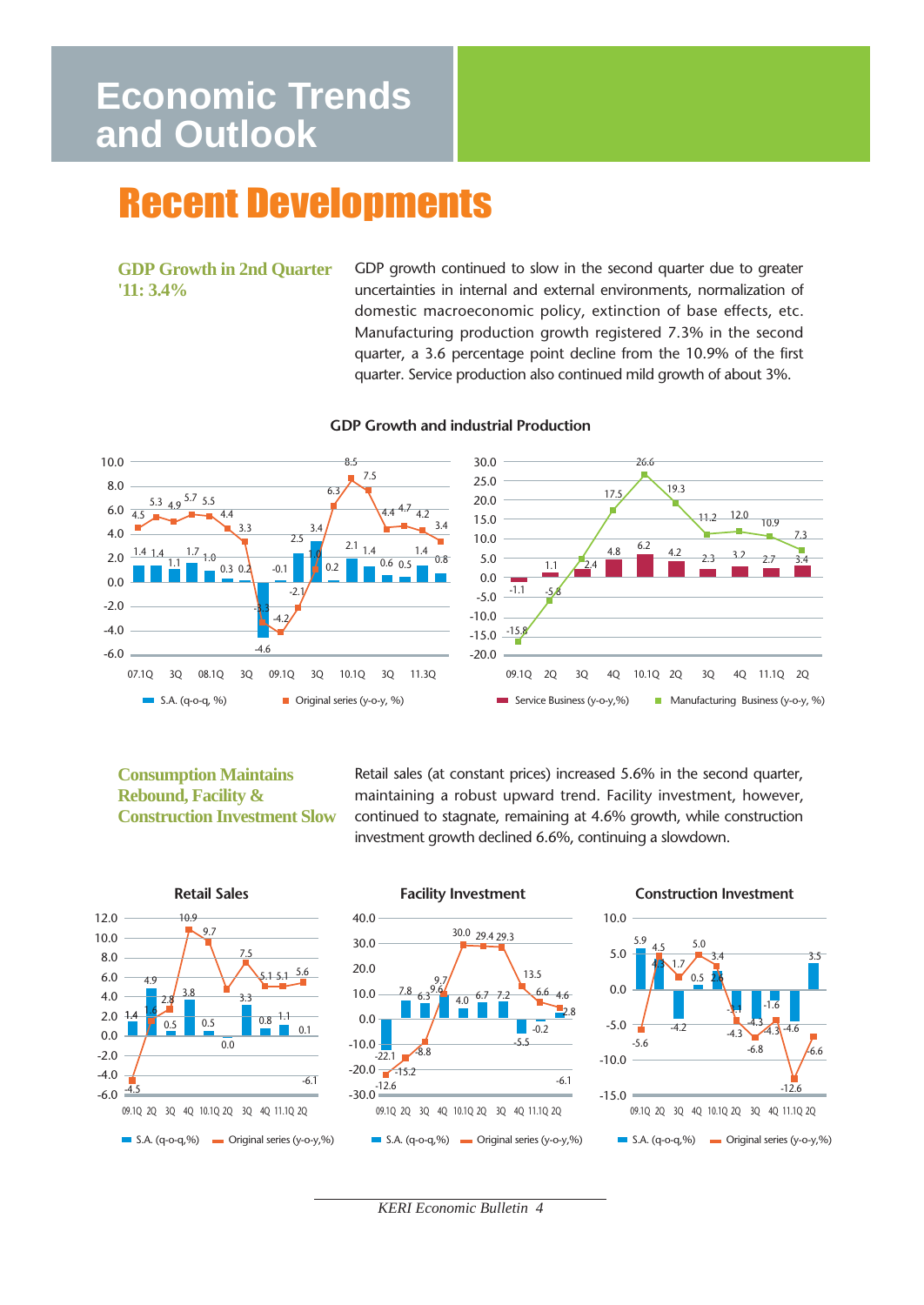#### **Growth in Exports & Imports; Current Account Surplus Expands**

Exports maintained a high growth rate of 20.0% in the second quarter, albeit a decline from 29.6% in the first quarter. Imports in the second quarter rose 27.2%, recording expanded growth compared with the first quarter. The current account surplus increased, with contraction of the service balance deficit and an increase in the commodity balance surplus.

#### **Exports, Imports and Current Account Balance**



| (Unit: US\$100 million) |       |                   |       |       |       |       |  |
|-------------------------|-------|-------------------|-------|-------|-------|-------|--|
|                         | 2010  |                   |       |       | 2011  |       |  |
|                         | 1/4   | 2/4<br>3/4<br>4/4 |       |       |       | 2/4   |  |
| <b>Current Account</b>  | 3     | 89                | 99    | 92    | 26    | 65    |  |
| Commodity               | 48    | 122               | 125   | 123   | 58    | 86    |  |
| Service                 | -42   | $-19$             | $-30$ | $-22$ | $-25$ | -8    |  |
| Travel                  | $-20$ | $-14$             | $-27$ | $-19$ | $-22$ | $-23$ |  |
| Income                  | 5     | $-10$             | 13    | $-1$  | 4     | -8    |  |
| <b>Transfer</b>         | -9    | -5                | $-10$ | $-9$  | $-11$ | -5    |  |

#### **Consumer Prices Rose Continuously**

The high consumer price trend continued with ripple effects of import price rises in crude oil and raw materials impacting overall prices, notwithstanding the stabilization of prices for farm products.

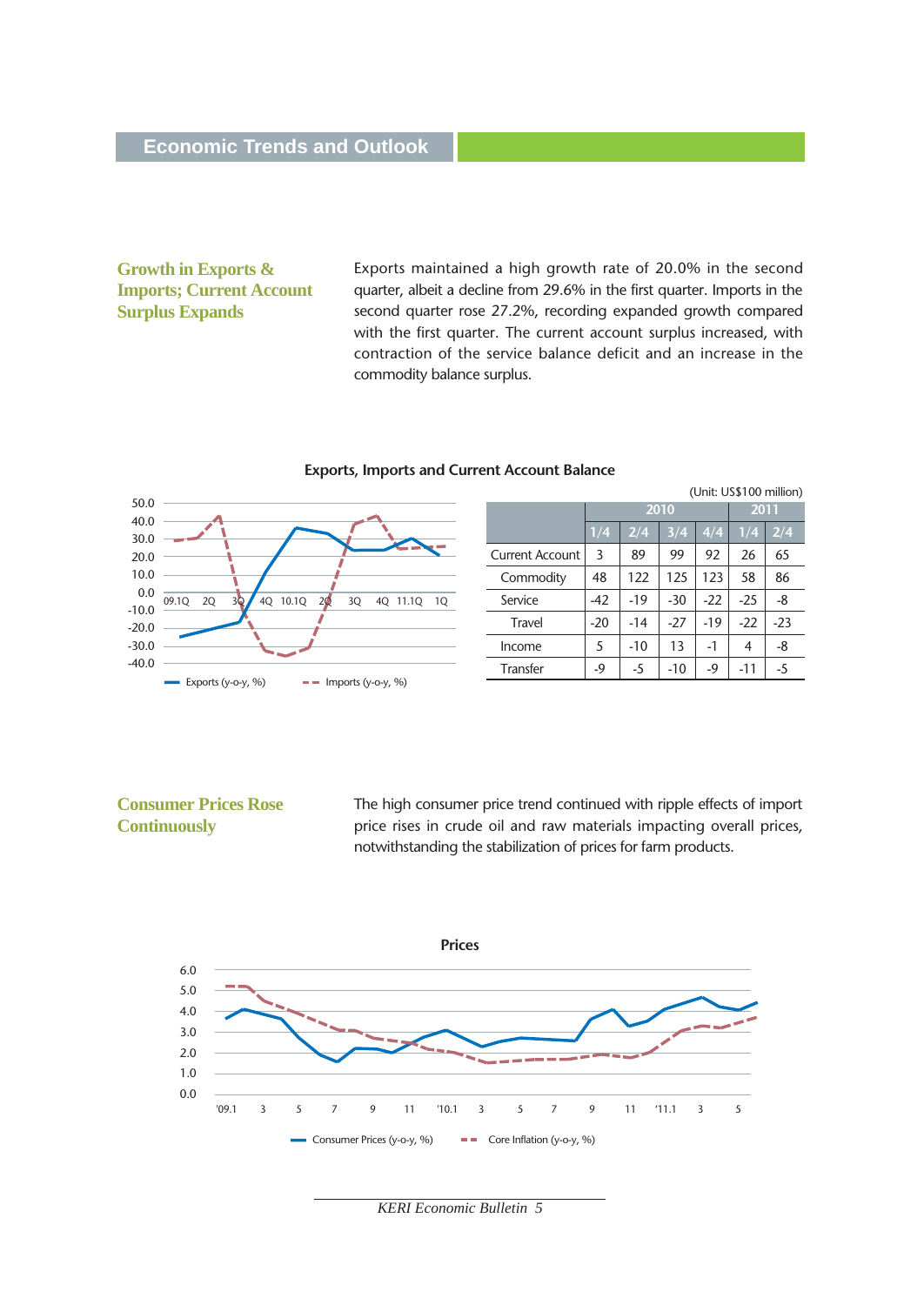#### **Employment Recovery Continued; Working Age Increasing**

The number of employed persons in the second quarter rose about 400,000 year-on-year and the unemployment rate also improved to 3.4% compared with 4.2% in the first quarter. Nevertheless, a trend in aging workforce, including a decrease in the ratio of youth employment (below 40 years old), strengthened.



#### **Employment**

(Unit:1,000 persons, %)

| <b>Ages</b> |       | $15 -$ | $30 -$ | $40 -$ | $50 -$ | $60-$ |
|-------------|-------|--------|--------|--------|--------|-------|
|             |       | 29     | 39     | 49     | 59     |       |
| Changes     | 10.1Q | $-11$  | $-42$  | $-21$  | 251    | $-44$ |
|             | 2Q    | -58    | $-13$  | 48     | 342    | 113   |
|             | 3Q    | -44    | 21     | 40     | 295    | 57    |
|             | 4Q    | $-57$  | 17     | 50     | 288    | 60    |
|             | 11.1Q | $-49$  | $-34$  | 77     | 285    | 143   |
|             | 2Q    | $-74$  | $-13$  | 59     | 294    | 137   |
| Ratios      | 10.1Q | 17.0   | 25.1   | 27.9   | 19.8   | 10.2  |
|             | 11.2Q | 15.8   | 23.7   | 27.1   | 20.9   | 12.4  |

#### **Market Interest Rates Decline Mildly**

Despite base interest rate hikes in January, March and June this year and price rises, upward pressure on market interest rates weakened due to expanded foreign investment in domestic bonds and greater uncertainties surrounding the economic recovery.

#### **Won-U.S. Dollar Fx-Rate Continued to Appreciate**

The won-U.S. dollar exchange rate appreciated amid the global weakening of the U.S. dollar and continued increases in the supply of the U.S dollar dur to foreign capital inflow, trade surplus, etc.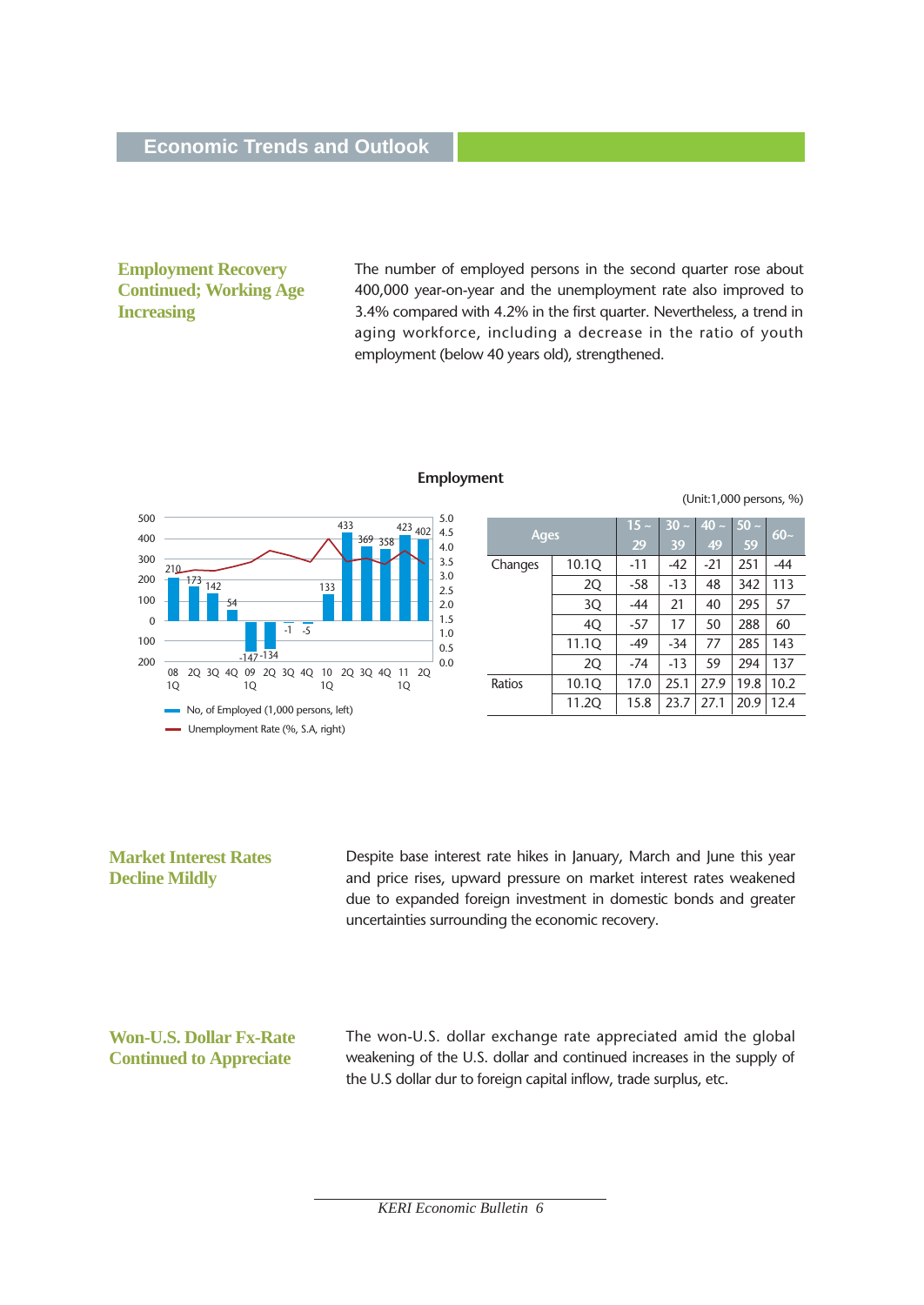

*KERI Economic Bulletin 7*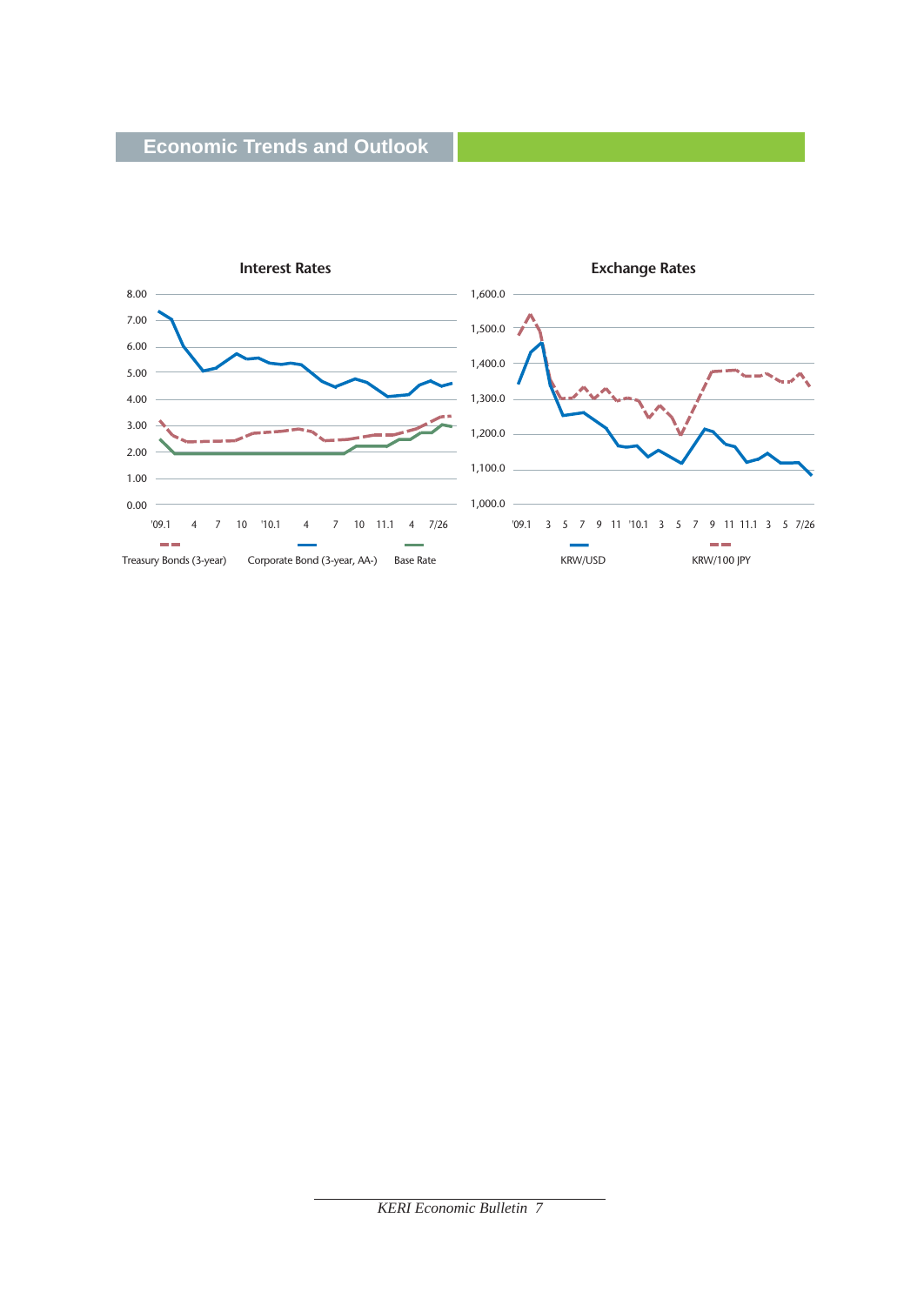**Economic Trends and Outlook**

# Outlook for 2nd Half of 2011

## **1. Internal and External Environments**

| <b>World Economy</b><br><b>Maintaining Robust</b><br><b>Recovery, But</b><br><b>Uncertainties Growing</b>                              | The recovery momentum of the U.S. economy weakened due to<br>greater uncertainties associated with termination of the second round of<br>Quantitative Easing (QE2), projections of a downgrade in credit rating, a<br>stubbornly high unemployment rate, and delay in the recovery of<br>housing business conditions, in particular. Meanwhile, recovery of the<br>Japanese economy is expected to be slow, affected by the nuclear<br>power plant accidents in the country and the uncertain economic<br>outlook due to fears over the spread of the fiscal administration crisis in<br>Europe. In China, retrenchment reinforcement may be a factor but the<br>possibility of a hard landing is not high. |
|----------------------------------------------------------------------------------------------------------------------------------------|-------------------------------------------------------------------------------------------------------------------------------------------------------------------------------------------------------------------------------------------------------------------------------------------------------------------------------------------------------------------------------------------------------------------------------------------------------------------------------------------------------------------------------------------------------------------------------------------------------------------------------------------------------------------------------------------------------------|
| <b>International Oil Prices</b><br><b>Projected at About</b><br><b>US\$105/Barrel</b>                                                  | The growth of demand for oil is likely to slow due to uncertain<br>economic projections related to Europe's fiscal administration crisis and<br>the instability of U.S. economic indicators.                                                                                                                                                                                                                                                                                                                                                                                                                                                                                                                |
| <b>Weakening of U.S. Dollar to</b><br><b>Yen &amp; Euro to Ease</b>                                                                    | As comparatively better growth is projected for the U.S. economy than<br>that of Japan or the EU, the U.S. dollar weakening against the Japanese<br>yen and Euro is expected to ease.                                                                                                                                                                                                                                                                                                                                                                                                                                                                                                                       |
| <b>Internal Environments:</b><br><b>Macroeconomic Direction to</b><br><b>Focus on Domestic Demand-</b><br><b>Centric Stable Growth</b> | The country's fiscal health will continue to improve, including a 2011<br>budget that features more total revenues than total expenditures.<br>However, with price pressure gradually rising, increases in the base<br>interest rate are increase likely. But, the tone on momentary policy is<br>expected to be mild due to the re-emergence of the fiscal<br>administration crisis in Europe and the projected soft-landing of<br>household debt and real estate market conditions.                                                                                                                                                                                                                       |

#### **Key Assumptions for Projections**

| <b>Exogenous Variables</b> | Unit          | 2010 | 2011  |
|----------------------------|---------------|------|-------|
| China's Growth             | $\%$          | 10.3 |       |
| Japan's Growth             | $\frac{0}{0}$ | 3.9  |       |
| U.S. Growth                | $\%$          | 2.8  |       |
| Dubai Oil Price            | US\$/bbl.     | 78.1 | 105.0 |
| Base Rate (end of year)    | $\%$          | 2.50 | 3.50  |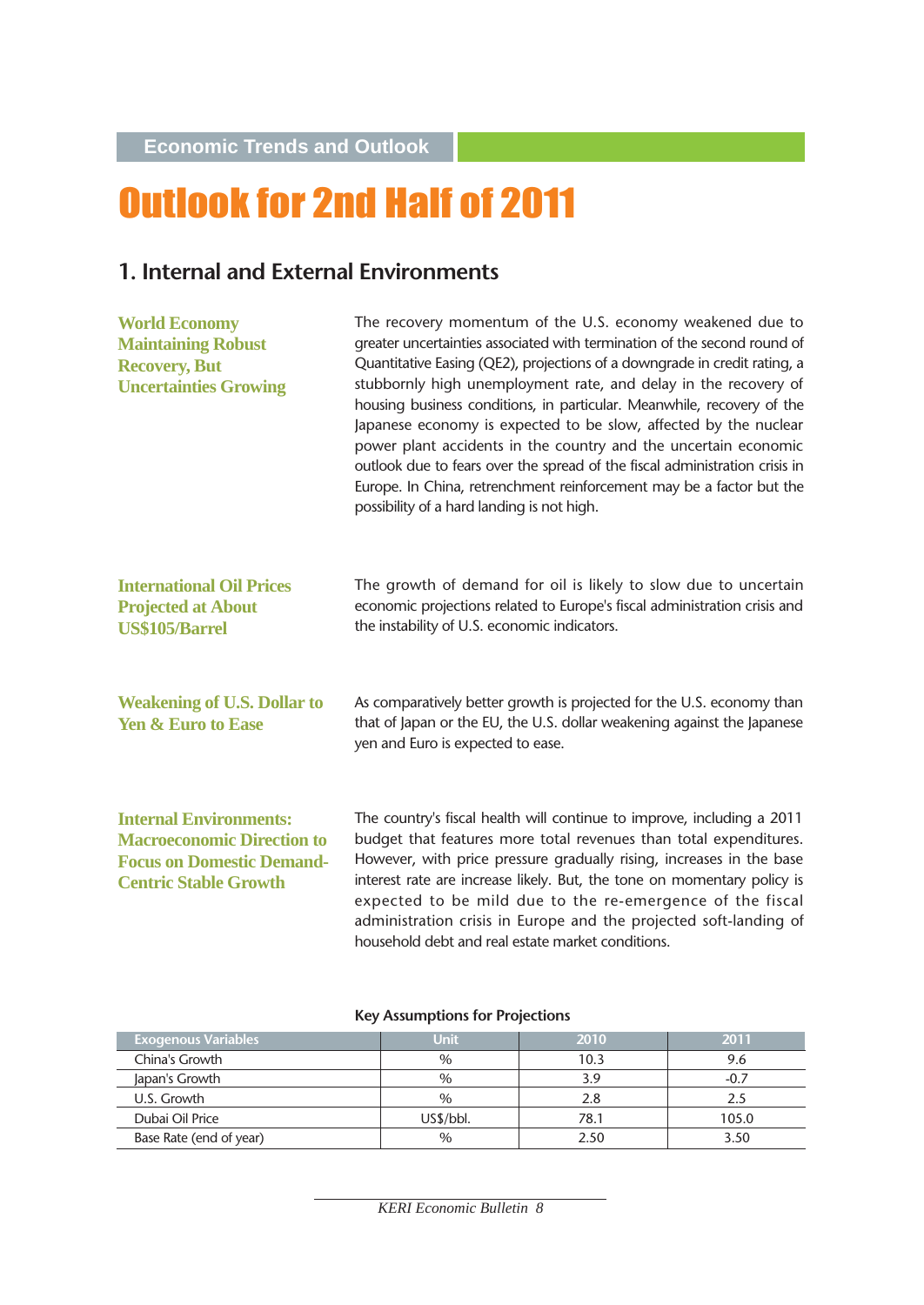## **2. Outlook for Korean Economy (2011)**

| Growth: $3.1\%$ (1st Half) $\rightarrow$<br>4.1% (2nd Half) $\rightarrow$ 3.9%<br>(Annual)                                                         | Following the 'high in the 1st half and low in the second half' pattern<br>of economic growth last year, the Korean economy may grow slightly<br>in the second half this year compared with the first half, but a similar<br>growth pattern is expected year-on-year.                                                                                                                                                                                                                                                                                    |
|----------------------------------------------------------------------------------------------------------------------------------------------------|----------------------------------------------------------------------------------------------------------------------------------------------------------------------------------------------------------------------------------------------------------------------------------------------------------------------------------------------------------------------------------------------------------------------------------------------------------------------------------------------------------------------------------------------------------|
| <b>Private Consumption:</b><br>3.0% (1st Half) $\rightarrow$ 3.2%<br>$(2nd Half) \rightarrow 3.1\%$<br>(Annual)                                    | As the trend in the number of employed persons is steadily increasing<br>and the income growth per household is also improving with the<br>fourth quarter of the last year as the bottom, private consumption may<br>improve slightly in the second half compared with the first half, but the<br>rate itself is likely to be lower than 3.5% due to a continued downward<br>trend in real estate prices.                                                                                                                                                |
| <b>Construction Investment: -</b><br>10.0% (1st Half) $\rightarrow -0.6\%$<br>$(2nd Half) \rightarrow -5.1\%$<br>(Annual)                          | Decreases in public construction will be unavoidable, influenced by the<br>early orders for projects in 2009 and a reduction in the SOC budget for<br>2011, while private construction also is showing sluggishness caused<br>by the delay in the recovery of real estate transactions. Therefore,<br>contraction in construction investment is expected to continue in the<br>second half.                                                                                                                                                              |
| <b>Facility Investment: 9.5%</b><br>$(1st \text{ Half}) \rightarrow 6.9\%$ (2nd<br>$\text{Half} \rightarrow 8.1\%$ (Annual)                        | Facility investment growth is likely to slow due to base effects and<br>greater uncertainties in corporate investment environment compared<br>with 2010. Declines in facility-related indicators, including facility<br>investment pressure and average operation rate, predict a slowdown in<br>facility investment growth in the second half.                                                                                                                                                                                                          |
| <b>Current Account: US\$8.4</b><br>Bil. Surplus (1st Half) $\rightarrow$<br>US\$6.5 Bil. (2nd Half) $\rightarrow$<br><b>US\$14.9 Bil.</b> (Annual) | The current account surplus in the second half is expected to be less<br>than in the first half due to import growth outpacing export growth.<br>Export growth may slow to the 10% level, caused by demand<br>reduction following fiscal retrenchment and adjustment of household<br>debt in advanced countries, China's economic adjustment and<br>appreciation of the won-U.S. dollar exchange rate. Affected by<br>exchange-rate appreciation and unit price increases, meanwhile,<br>imports are expected to post a higher growth rate than exports. |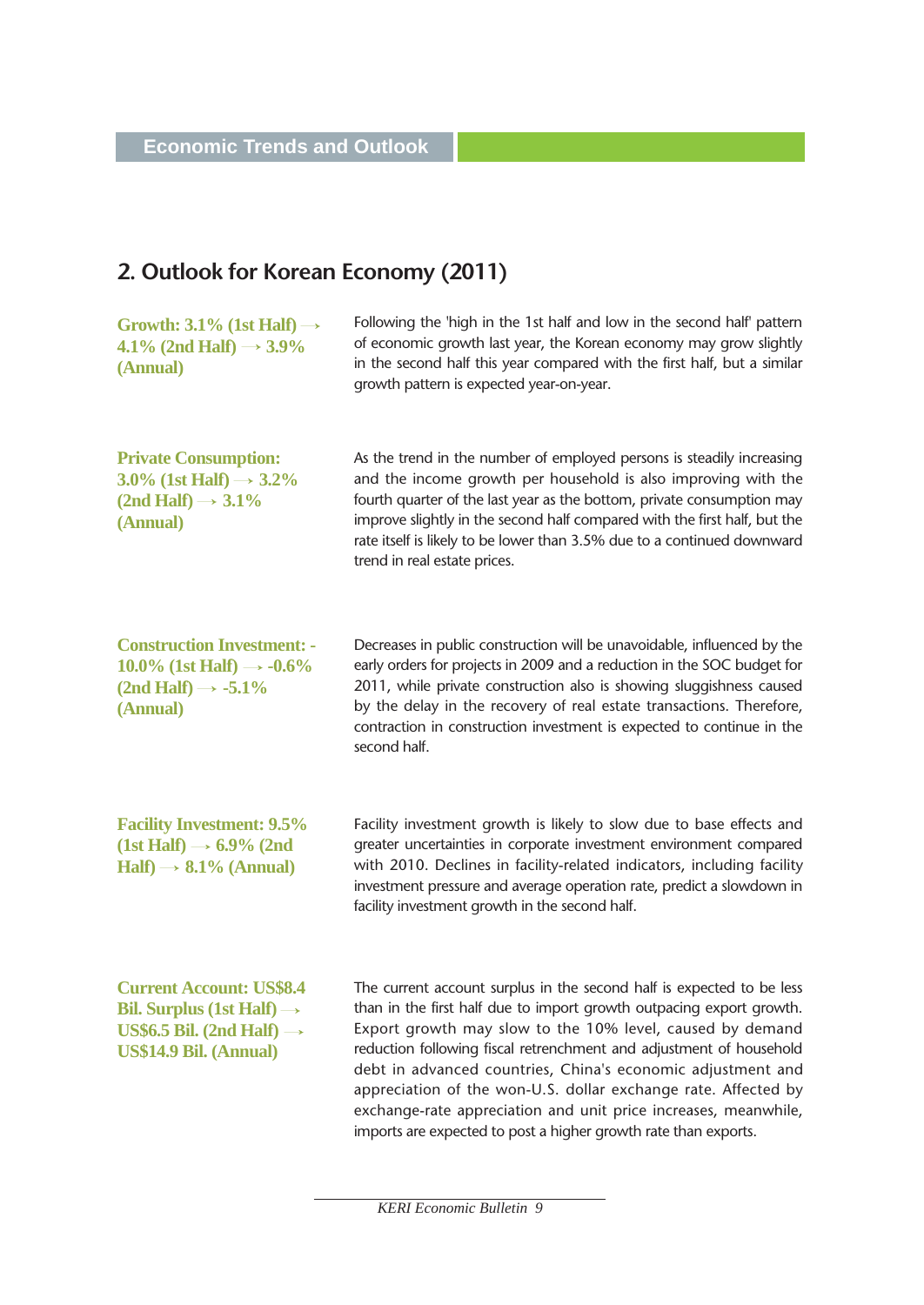| <b>Consumer Prices: 24.3%</b><br>$(1st \text{ Half}) \rightarrow 3.9\%$ (2nd<br>$Half) \rightarrow 4.1\%$ (Annual)         | The increase in consumer prices is projected to be 3.9% in the second half,<br>but it is lower than in the first half due to base effects and a slowdown in<br>international oil price hikes. However, there exits an upward risk for the<br>projection of consumer prices in the second half, since uncertainties over<br>the direction of international oil prices are still persisting. |
|----------------------------------------------------------------------------------------------------------------------------|--------------------------------------------------------------------------------------------------------------------------------------------------------------------------------------------------------------------------------------------------------------------------------------------------------------------------------------------------------------------------------------------|
| <b>Market Interest Rates: 4.5%</b><br>$(1st \text{ Half}) \rightarrow 4.7\%$ (2nd Half)<br>$\rightarrow$ 4.6% (Annual)     | Influenced by base interest rate increases and price push pressure,<br>market interest rates are projected to rise on a gradual basis. However,<br>market interest rate hikes are likely to be limited due to ongoing<br>uncertainties caused by external risks and the increasing demand of<br>banks for bonds following the contraction of loan demand.                                  |
| <b>Won-U.S. Dollar Fx-Rate:</b><br>1,102 (1st Half) $\rightarrow$ 1,040 (2nd<br>$\text{Half}$ $\rightarrow$ 1,071 (Annual) | The won-U.S. dollar exchange rate is expected to continue<br>appreciating due to continued increases in the supply of U.S dollars<br>and interest rates. But the spread of the fiscal administration crisis in<br>the Eurozone and completion of the U.S. QE2 policy will serve as<br>factors to limit won-U.S. dollar exchange rate appreciation.                                         |

| $\sigma$ and $\sigma$ is the call even only $\sigma$ in $\sigma$ |          |                                   |         |         |           |         |         |          |
|------------------------------------------------------------------|----------|-----------------------------------|---------|---------|-----------|---------|---------|----------|
|                                                                  |          | (Unit: y-o-y, %, US\$100 million) |         |         |           |         |         |          |
|                                                                  | 2010     | 2011                              |         |         |           |         |         |          |
|                                                                  | Year     | 1Q                                | 2Q      | 3Q      | <b>4Q</b> | 1st H   | 2nd H   | Year     |
| <b>GDP</b>                                                       | 6.2      | 4.2                               | 3.4     | 3.7     | 4.5       | 3.8     | 4.1     | 3.9      |
| (SA, q-o-q, %)                                                   |          | 1.3                               | 0.8     | 1.0     | 1.3       | 2.0     | 2.1     |          |
| <b>Private Consumption</b>                                       | 4.1      | 2.8                               | 3.1     | 3.0     | 3.4       | 3.0     | 3.2     | 3.1      |
| <b>Construction Investment</b>                                   | $-1.4$   | $-11.9$                           | $-8.6$  | $-3.1$  | 1.5       | $-10.0$ | $-0.6$  | $-5.1$   |
| <b>Facilities Investment</b>                                     | 25.0     | 11.7                              | 7.6     | 6.1     | 7.7       | 9.5     | 6.9     | 8.1      |
| Exports (Goods & Service)                                        | 14.5     | 16.8                              | 10.2    | 7.9     | 7.6       | 13.3    | 7.8     | 10.4     |
| Imports (Goods & Service)                                        | 16.9     | 10.8                              | 7.9     | 7.8     | 7.6       | 9.3     | 7.7     | 8.5      |
| <b>Consumer Prices</b>                                           | 2.9      | 4.5                               | 4.2     | 4.0     | 3.8       | 4.3     | 3.9     | 4.1      |
| <b>Producer Prices</b>                                           | 3.9      | 6.7                               | 6.4     | 6.3     | 5.6       | 6.5     | 5.9     | 6.2      |
| Current Account Balance (US\$100 mil.)                           | 282.1    | 26.1                              | 57.8    | 38.3    | 26.3      | 83.9    | 64.6    | 148.5    |
| Commodity                                                        | 419.0    | 58.4                              | 83.5    | 68.1    | 63.5      | 141.9   | 131.6   | 273.5    |
| Exports                                                          | 4642.9   | 1276.9                            | 1439.2  | 1369.4  | 1434.8    | 2716.2  | 2804.3  | 5520.4   |
| Growth (%)                                                       | 29.6     | 26.0                              | 22.4    | 15.8    | 12.9      | 24.1    | 14.3    | 18.9     |
| Imports                                                          | 4223.8   | 1218.5                            | 1355.8  | 212.0   | 1371.3    | 2574.3  | 2672.7  | 5246.9   |
| Growth (%)                                                       | 31.9     | 26.2                              | 28.7    | 23.1    | 19.5      | 27.5    | 21.2    | 24.2     |
| Service & Others                                                 | $-136.9$ | $-32.3$                           | $-25.7$ | $-29.8$ | $-37.2$   | $-58.0$ | $-67.0$ | $-125.0$ |
| Ex Rate (Avg. KRW/USD)                                           | 1156.5   | 1120.4                            | 1083.9  | 1050.0  | 1030.0    | 1102.1  | 1040.0  | 1071.1   |
| Corp. Bonds Yield (3-year, AA-)                                  | 4.7      | 4.6                               | 4.5     | 4.6     | 4.9       | 4.5     | 4.7     | 4.6      |
| Unemployment Rate (%)                                            | 3.8      | 4.2                               | 3.7     | 3.6     | 3.5       | 4.0     | 3.6     | 3.8      |
|                                                                  |          |                                   |         |         |           |         |         |          |

#### **Outlook for Korean Economy (2011)**

*KERI Economic Bulletin 10*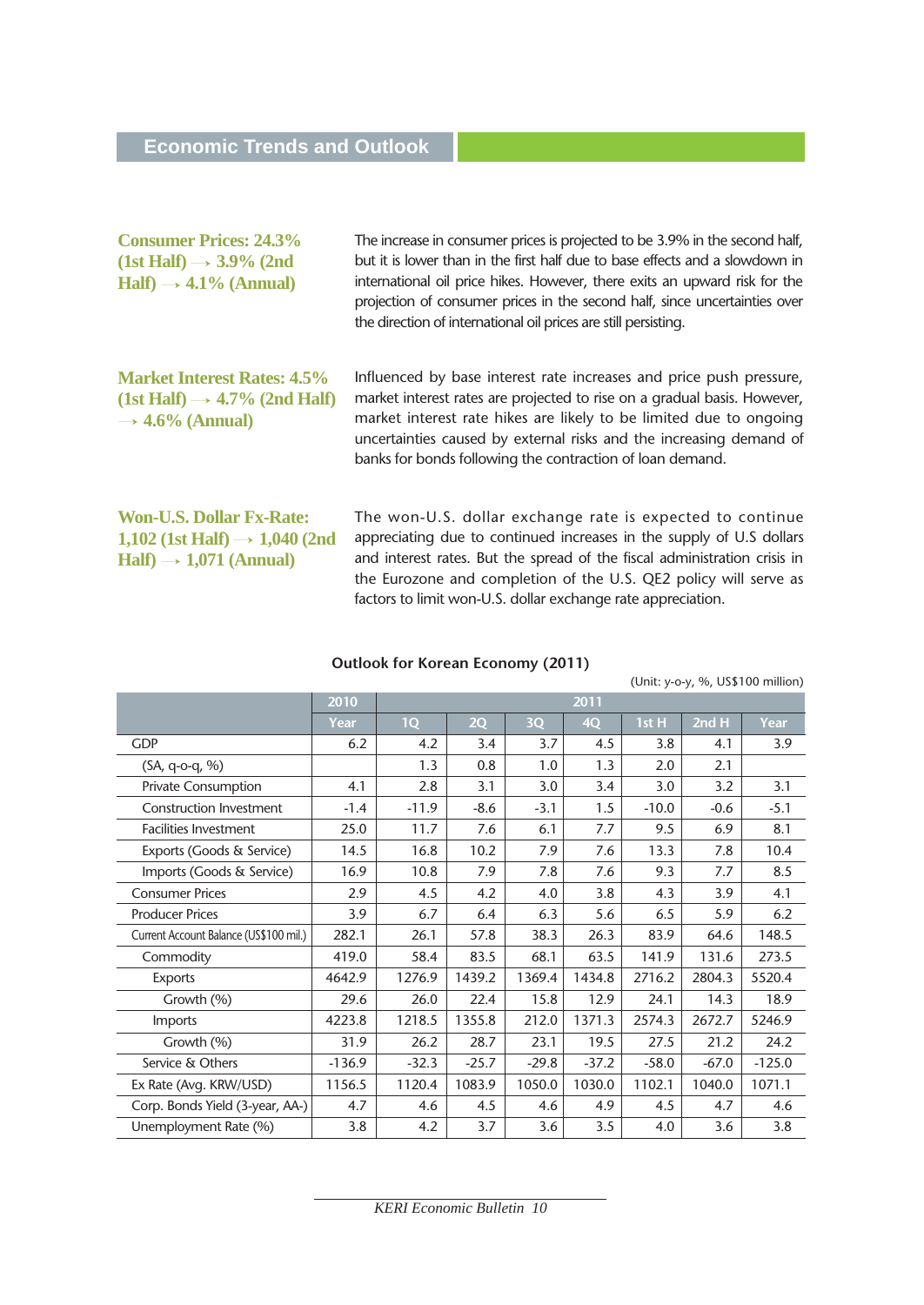# Policy Issue:

Inequality Level & Bipolarization Trends and Need for Establishment of Appropriate Concepts

**Increasing Fears of Bipolarization Stem From Misunderstanding of Conceptual Difference Between Bipolarization and Inequality**

Bipolarization, if reviewed in terms of the income inequality index and Gini coefficient, is showing an easing trend recently. Nevertheless, the tendency of linking various social phenomena to bipolarization is strengthening. For example, the concept of bipolarization is being utilized to describe the recent increase in the social insurance burden rate of low income classes. However, this is because low income classes, who had not subscribed to unemployment insurance and health insurance, were integrated into benefit system from the social security system.

**Caution Should be Used in Establishment of Bipolarization Concept So As Not to Undermine Social Integration**

The spread of a social atmosphere that equates even simple income gap expansion as bipolarization is a factor that is undermining our nation's social integration. Prior to the establishment of any policy to ease inequality and bipolarization, there is a need to distinguish clearly the difference between the two concepts.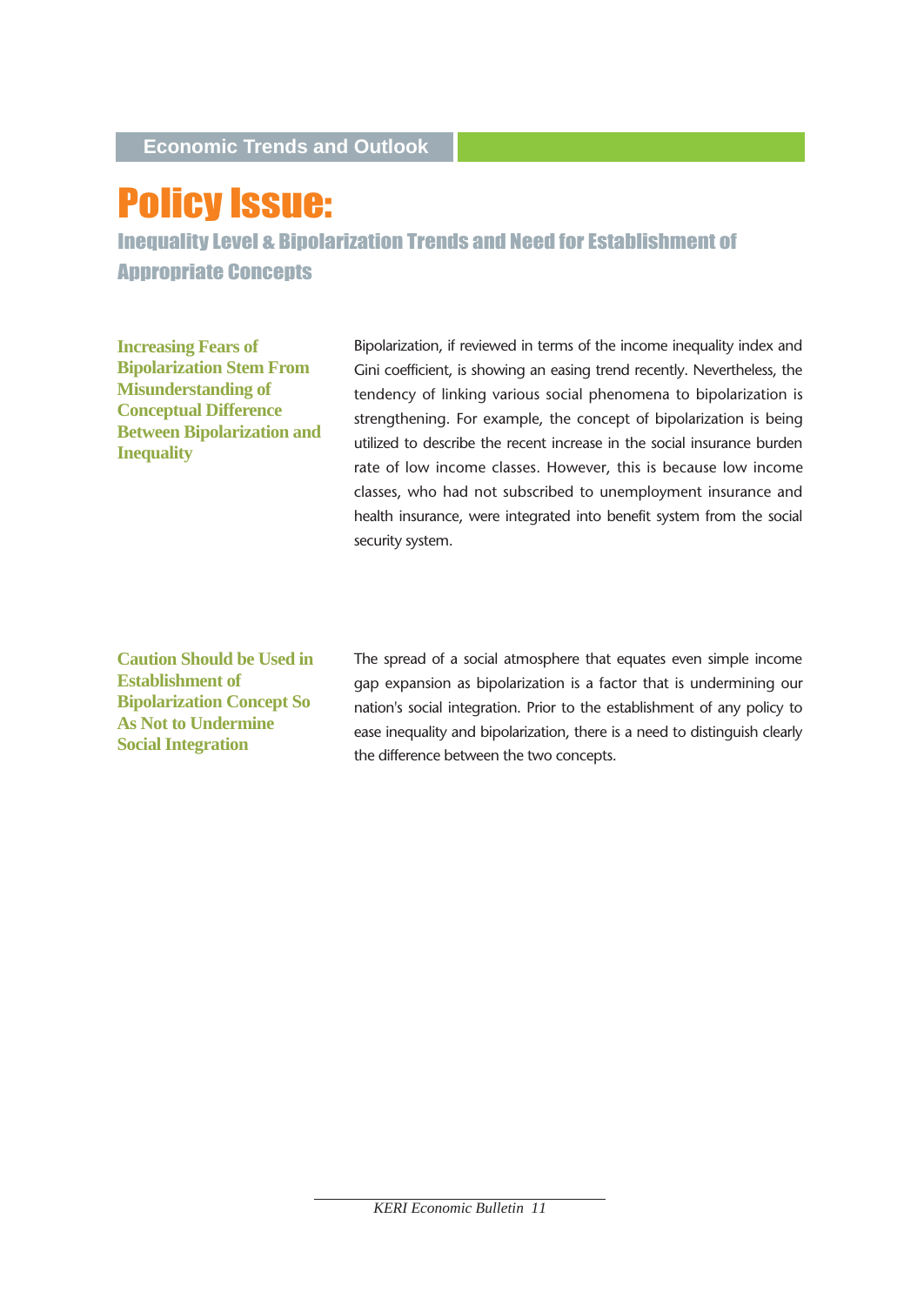## **Recent Publications**

## **Suggestions for DCF methode to value unlisted stock in Corporate Law**

Research Monograph 11-05 Sin, Seuk Hun

This Article presents a normative analysis of DCF methode to value unlisted stock in Corporate Law. It is generally accepted that discounting the firm's free cash flows provides the best measure of value. The value of the stock is calculated to be the pro rata net present value of all future free cash flows. However, one might argue that control value must come out of minority stockholders and law must recognizes that there are some premium of value that belong to corporation. This represent an inappropriation of minority stockholders value. However, there is no formal mathematical relationship between a control premium and a minority discount. A controlling stockholder is free within the limits of the law of fiduciary duty to pursue policies that are in the best interest of the controlling stockholder as long as minority stockholders are not harmed. Judicial attention to protect minority stockholders where estimated future cash flows are found to be depressed as a result of fiduciary misconduct, or where such cash flows fail to include elements of value that belong to the corporation being valued, the best way to address the corresponding reduction in the determination of "fair value" is by adjusting those company cash flows upward. The courts must make such adjustments on a case-by-case basis by determining fair value using a DCF analysis. To courage valueenhancing transactions and discourage value-decreasing transactions, Korean Court seek for DCF methode to value unlisted stock in Corporate Law.

### **The Economic Effects of the Zombies on Non-Zombie firms' behavior and Boosting the Corporate Restructuring Market in Korea**

Research Monograph 11-06 Lee, Byoungki

In this study, the economic effects of the zombies on non-zombie firms' behavior are analyzed through econometric methodology along with policy implications for corporate restructuring. The suggestions made here include the corporate restructuring system which facilitates efficient handling of zombie firms and boosting the corporate restructuring market in Korea. The results from empirical analysis are summarized as follows:

First, the number of zombie firms was the greatest during the period between 1997-1998 when the Korean economy suffered from the financial crisis. Second, when it comes to profitability by size of enterprises, SMEs had lower profitability than that of large companies. Third, the analysis on the entire sample of companies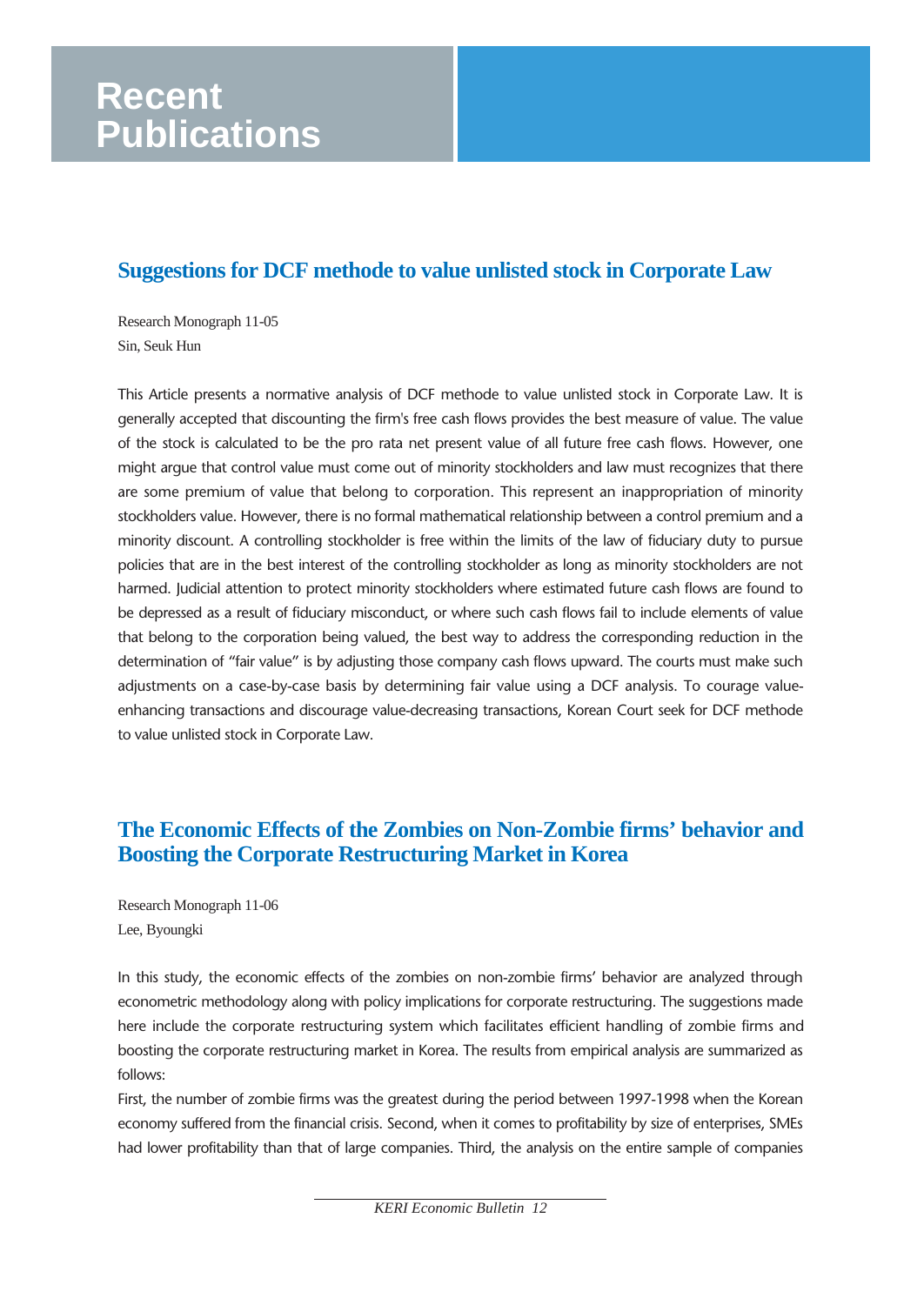produces little effect of zombie firms on investment and employment of non-zombie firms. Fourth, for large companies and SMEs, the effects of more productive ones in terms of capital productivity are negatively related to the loan from banks.

#### **Marginal Cost of Tax Revenue and Implications on Fiscal Health: Focusing on Value Added Tax and Income Tax**

Research Monograph 11-07 Hwang, Sanghyun

Considering the employment structure consisting of workers and self-employed individuals and the underground economy associated with it, this paper theoretically derives the marginal cost of tax revenue for consumption tax (value added tax) as indirect tax and for income tax as direct tax, respectively. In addition to this, it numerically calculates and analyzes the marginal cost of tax revenue in order to give policy implications for the recovery of fiscal health. According to the results of this study, when the tax authority raises tax revenue, the social cost is  $\mathcal{W}1.7140$  per the additional tax revenue  $\mathcal{W}1$  for consumption tax and  $\text{W2.0187}$  for income tax, respectively. Therefore, in the case of raising consumption or income tax rate for tax revenue, the social cost is relatively larger in Korea, where the self-employed' 31.3% share is quite large compared to other countries. Specially, the recovery of fiscal health by using the income tax causes the social cost at even higher level. Thus, the implications for the recovery of fiscal health is that the government should reduce expenditure rather than raises tax revenue in Korea.

#### **KERI 2010 - Korea's Quarterly Macroeconomic Model**

Research Monograph 11-08 Cho, Gyeong Lyeob, Kim, Chang Bae, Jang, Kyoung Ho

The differences between the latest model and KERI 2005 model are summarized as follows. First, the new model reflects the advantages of an error-correction model in the estimate of individual equations in order to resolve spurious regression problems identified in the previous model. Second, it was composed in a way that the GDP gap can be related to real economy sectors, investment function, etc., as the well as the price sector, and also improved the relationship among respective sectors by including the won-U.S. dollar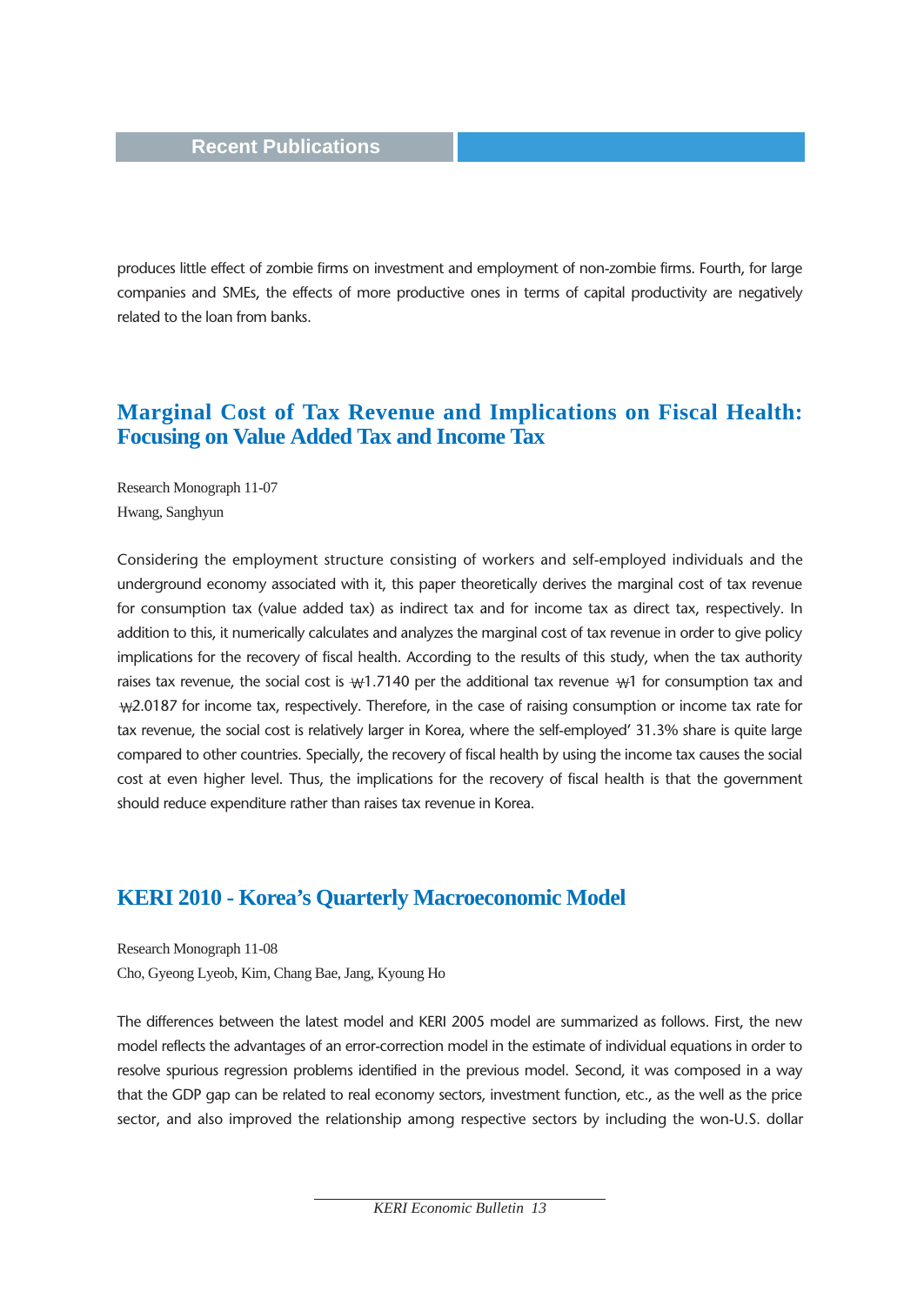#### **Recent Publications**

exchange rate, inventories, export unit prices, etc. that were treated as exogenous variables in the previous model. Third, it segmented endogenous variables that reflect changes in economic environments. Considering increases in the ratio of intangible fixed investments, it separated intangible fixed asset investments, which were included with facility investment in the previous model, and estimated the consumption function after distinguishing between durable goods and non-durable goods. In terms of the export function, the model established separate regions-China and others-to reflect the nation's deepening export dependance on China. Fourth, the model now includes seasonal dummy variables while continuing to used the original series, eliminating possibility of occurrence of errors in the conversion process into seasonal adjustment or original series, and also changed the base year for GDP and various price variables to 2005.